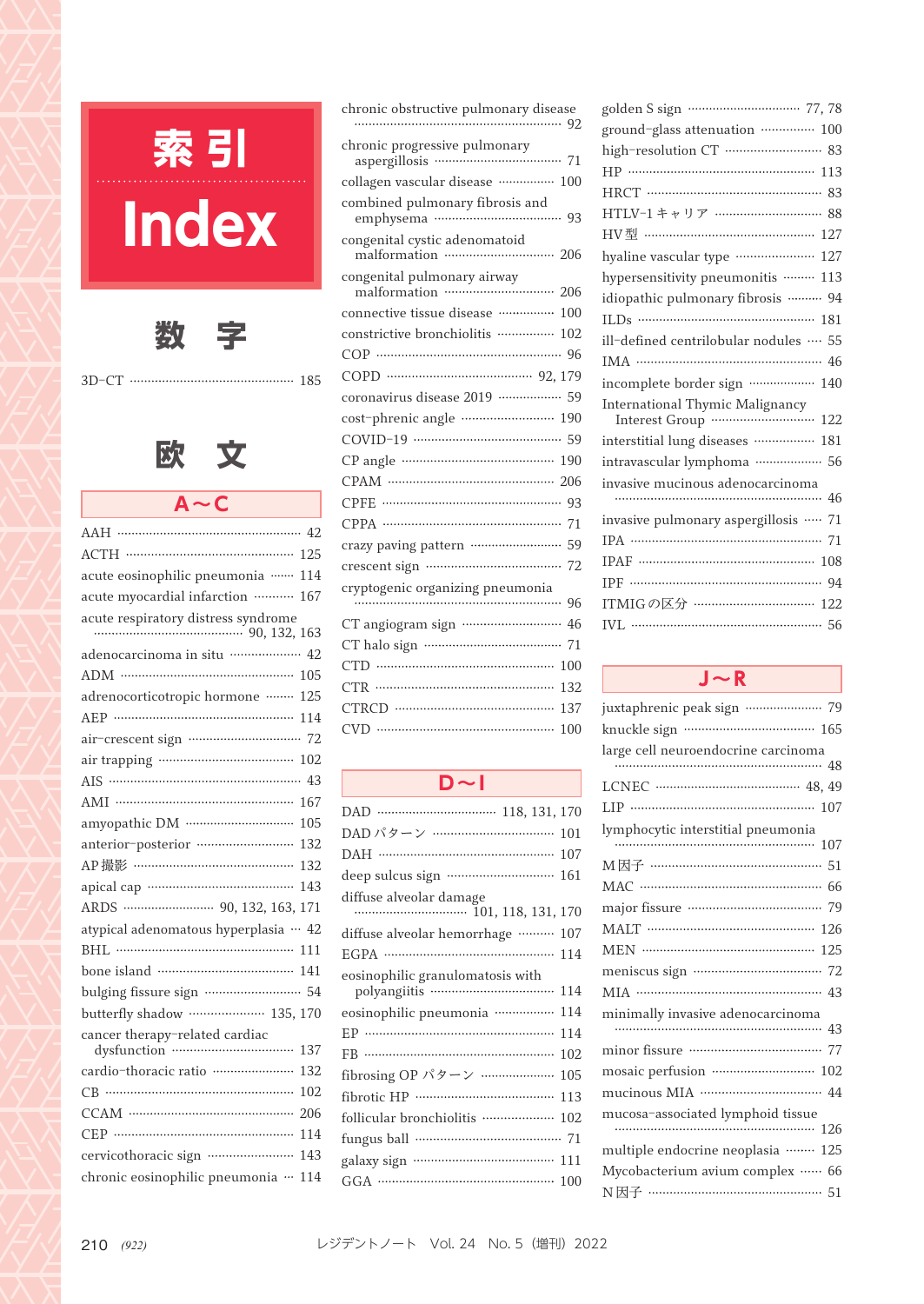| non-tuberculous mycobacteria<br>$\cdots$<br>177       |
|-------------------------------------------------------|
| 113                                                   |
| nonspecific interstitial pneumonia<br>100             |
|                                                       |
| nontuberculous mycobacteria ……… 66<br>$NSIP$<br>95    |
| NSIP パターン ……………………<br>100                             |
| $\cdots$ 66.<br>NTM<br>177                            |
| OPパターン ……………………………<br>100                             |
| opening drainage bronchus …………<br>67                  |
| organizing pneumonia ………………<br>100                    |
| PA 撮影 ……………………………………<br>132                           |
| paravertebral compartment<br>122                      |
| paravertebral zone ···························<br>121 |
| PC型 ……………………………………<br>127                             |
| 173                                                   |
| perilobular pattern ------------------------<br>105   |
| peritracheoesophageal zone ………<br>121                 |
| PIE ……………………………………………<br>205                          |
| plasma cell type …………………………<br>127                    |
| 145                                                   |
| 104                                                   |
| Pneumocystis pneumonia …………<br>169                    |
| polymyositis/dermatomyositis<br>104                   |
| post-primary tuberculosis ………….<br>-62                |
| 132                                                   |
| 42                                                    |
| prevascular compartment …………<br>122                   |
| prevascular zone momentum<br>121                      |
| pulmonary emphysema ………………<br>92                      |
| pulmonary interstitial emphysema<br>205               |
| 101                                                   |
| RA-ILD …………………………………<br>101                           |
| RA-related interstitial lung disease                  |
| 101                                                   |
| RB-ILD ……………………………………<br>86                           |
| <br>retrocardiac space<br>21                          |
| <br>retrosternal space<br>21                          |
| reversed CT-halo sign<br><br>101                      |
| reversed golden S sign<br>77, 78                      |
| rheumatoid arthritis ………………<br>101                    |
|                                                       |

| sail sign ………………………………… 201                            |
|--------------------------------------------------------|
| sarcoid galaxy sign ······························· 88 |
| sarcoidosis ………………………………… 110                          |
|                                                        |
| SLE ……………………………………… 107                                |
| small cell carcinoma …………………… 48                       |
|                                                        |
| spread through air space ……………… 43                     |

| STAS ………………………………………… 43               |
|----------------------------------------|
| superior pericardial recess ………… 146   |
| superior portion of the mediastinum    |
| systemic lupus erythematosus  107      |
| systemic sclerosis ……………………… 104       |
| T因子 ………………………………………… 51                |
| thymic rebound hyperplasia ……… 129     |
| TNM 分類 ………………………………… 50                |
| tracheal bronchus …………………… 146         |
| tracheal buckling  202                 |
| tree-in-bud appearance ……………… 64       |
| tree-in-bud パターン …………… 55,56           |
|                                        |
| UIPパターン ………………………… 94, 100             |
| usual interstitial pneumonia - 93, 100 |
| vascular enlargement …………………… 60       |
|                                        |
| visceral compartment ……………… 122        |
| wandering pneumonia ………………… 97         |
| wavy sign ……………………………… 201             |
| Westermark's sign  165                 |
|                                        |

# **和 文**

# **あ行**

| 悪性リンパ腫 ……………………… 89,126 |
|-------------------------|
| アスペルギローマ ……………………… 71   |
| 淡い境界不明瞭な小葉中心性粒状影        |
|                         |
| アントニA型 …………………………… 128  |
| アントニB型 …………………………… 128  |
| 異型腺腫様過形成 ……………………… 42   |
| 異所性肺石灰化 ………………………… 88   |
| 一次結核 …………………………………… 62  |
| エアブロンコグラム ……………………… 54  |

## **か行**

| 過誤腫 ……………………………………… 39  |
|-------------------------|
| 過敏性肺臓炎 ……………………… 86,113 |
| カルチノイド腫瘍 ……………………… 49   |
| 間質性肺炎 ………………………………… 94  |
| 間質性肺気腫 …………………………… 205  |
| 間質性肺疾患 …………………………… 181  |
| 間質性肺水腫 …………………………… 134  |
| 癌性リンパ管症 …………………… 89.135 |
| 間接所見 …………………………………… 76  |
| 関節リウマチ …………………………… 101  |
| 癌治療関連心機能障害 ………………… 137  |

|                                                  | 146 |
|--------------------------------------------------|-----|
| 気管気管支 …………………………………<br>気管支拡張症 ……………………… 102, 179 |     |
| 気管支原性嚢胞 ………………………… 127                           |     |
| 気管支肺炎 ………………………………… 54                           |     |
| 気管支分岐                                            |     |
| 気管支分岐異常 …………………………… 25                           |     |
| 気管支閉鎖症 ……………………………… 30                           |     |
| 気管食道傍領域 …………………………<br>121                        |     |
| 気管挿管チューブ ………………………<br>154                        |     |
| 気管の弯曲 …………………………………<br>202                       |     |
| 気胸 …………………………………………<br>160                       |     |
| 偽腔開存型大動脈解離 …………………                               |     |
| 164<br>偽腔閉鎖型大動脈解離 ………………                         |     |
| 164<br>気腫合併肺線維症 ………………………… 93                    |     |
|                                                  |     |
| 気道病変 …………………………………<br>102                        |     |
| 急性好酸球性肺炎 ………………………<br>114                        |     |
| 急性呼吸促迫(窮迫)症候群                                    |     |
| 急性心筋梗塞 ……………………………<br>167                        |     |
| 急性増悪 …………………………………… 94                           |     |
| 急性ループス肺炎 ……………………… 107                           |     |
| 胸腔ドレナージチューブ …………….                               |     |
| 155<br>胸骨後腔 …………………………………… 21                    |     |
| 胸腺 ………………………………………… 200                          |     |
| 胸腺陰影 …………………………………                               |     |
| 200                                              |     |
|                                                  |     |
| 胸腺癌 ……………………………………<br>125                        |     |
| 胸腺腫 ………………………………………<br>123                       |     |
| 緊張性気胸 ………………………………<br>160                        |     |
| 区域性分布 ………………………………<br>116                        |     |
| 頸胸部徵候 ………………………………<br>143                        |     |
| <br>形質細胞型<br>127                                 |     |
| 経鼻胃管 …………………………………<br>153                        |     |
| 結核性肺炎 ………………………………… 65                           |     |
| 血管前区画                                            |     |
| 血管内リンパ腫 …………………………… 56                           |     |
| 血行性分布                                            |     |
| $\cdots$ 100<br>結合組織病                            |     |
| 結節気管支拡張型 ………………………… 67                           |     |
| 抗ARS 抗体症候群 ……………………<br>106                       |     |
| 広義間質 ……………………………… 84, 131                        |     |
| 広義間質に沿った病変 ………………… 111                           |     |
| 膠原病 ……………………………………… 100                          |     |
| 好酸球性多発血管炎性肉芽腫症 …… 114                            |     |
| 好酸球性肺炎 …………………………… 114                           |     |
| 高分解能 CT ……………………………… 83                          |     |
| 骨髄脂肪腫 ……………………………… 128                           |     |
| 骨島 ………………………………………… 141                          |     |
| 混合性肺水腫 …………………………… 169                           |     |
| コンソリデーション ……………………… 54                           |     |

Index